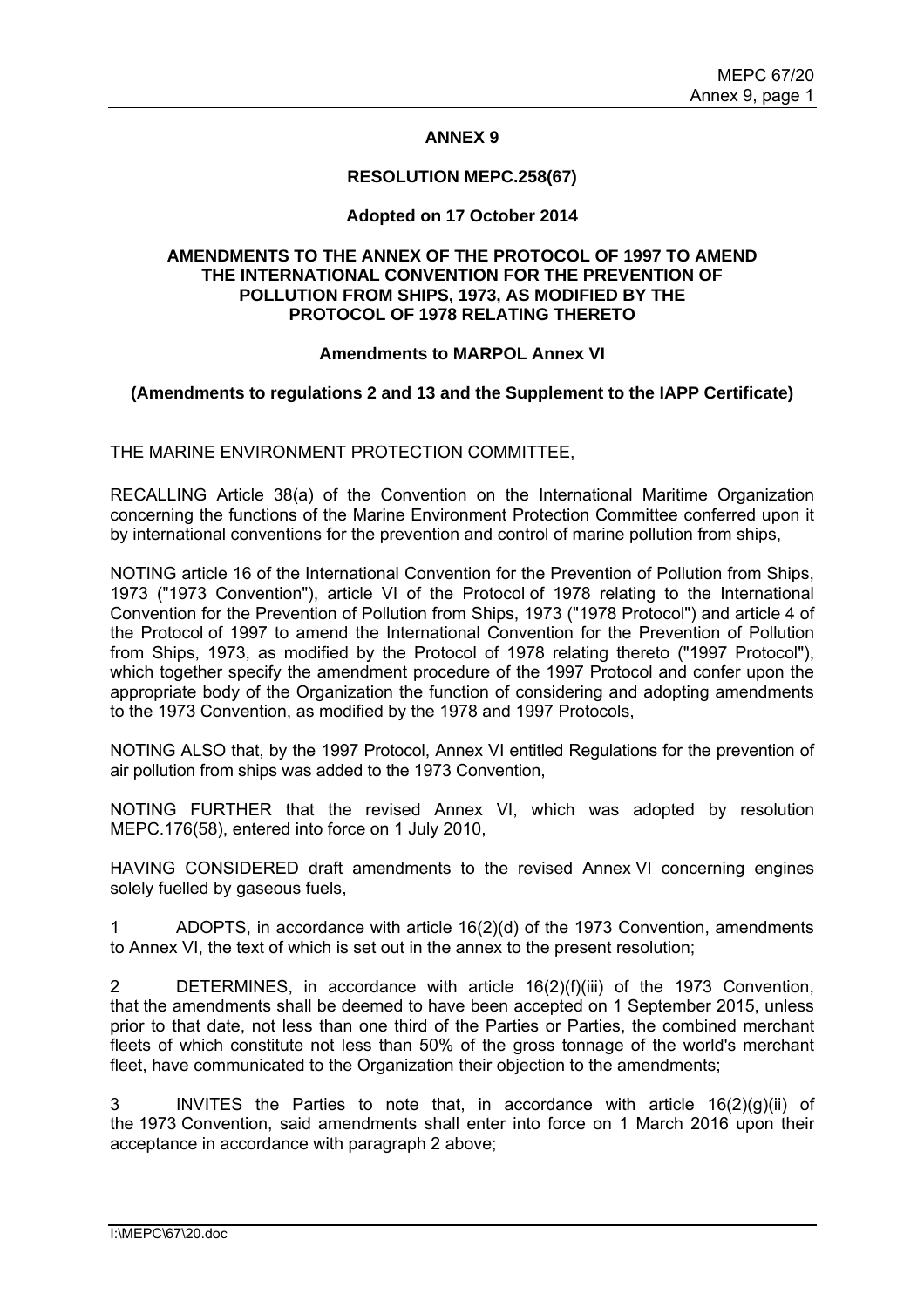4 REQUESTS the Secretary-General, in conformity with article 16(2)(e) of the 1973 Convention, to transmit to all Parties to the 1973 Convention, as modified by the 1978 and 1997 Protocols, certified copies of the present resolution and the text of the amendments contained in the annex;

5 REQUESTS FURTHER the Secretary-General to transmit to the Members of the Organization which are not Parties to the 1973 Convention, as modified by the 1978 and 1997 Protocols, copies of the present resolution and its annex.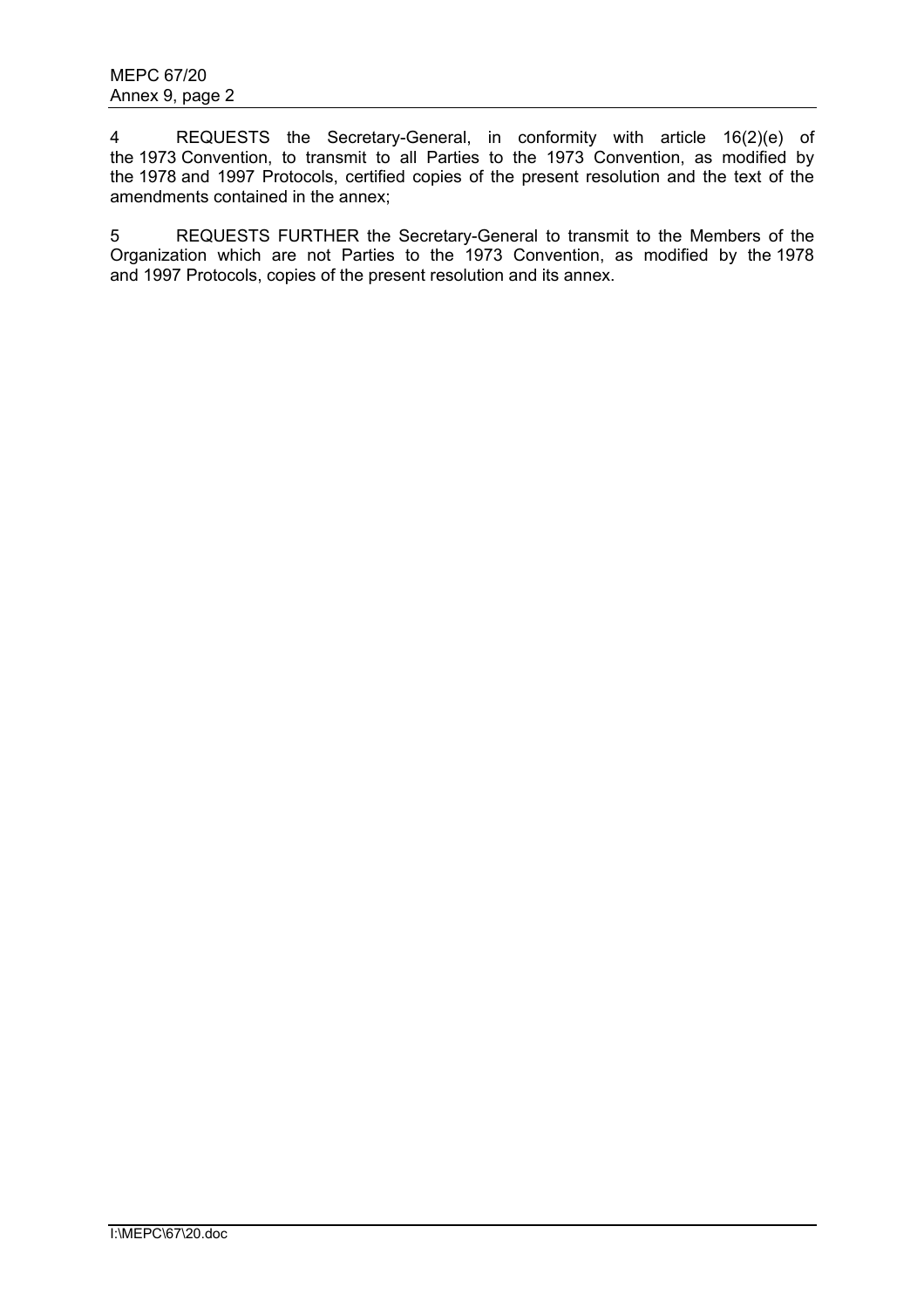#### ANNEX

#### **AMENDMENTS TO MARPOL ANNEX VI**

#### **(Amendments to regulations 2 and 13 and appendix I)**

### **MARPOL Annex VI Regulations for the prevention of air pollution from ships**

# **Chapter 1 General**

# **Regulation 2**

*Definitions* 

1 The definition of "fuel oil" in paragraph 9 is replaced by the following definition:

"*Fuel oil* means any fuel delivered to and intended for combustion purposes for propulsion or operation on board a ship, including gas, distillate and residual fuels."

2 The definition of "marine diesel engine" in paragraph 14 is replaced by the following definition:

"*Marine diesel engine* means any reciprocating internal combustion engine operating on liquid or dual fuel, to which regulation 13 of this Annex applies, including booster/compound systems if applied. In addition, a gas fuelled engine installed on a ship constructed on or after 1 March 2016 or a gas fuelled additional or non-identical replacement engine installed on or after that date is also considered as a marine diesel engine."

#### **Chapter 3 Requirements for control of emissions from ships**

#### **Regulation 13**

*Nitrogen oxides (NOX)* 

- 3 Paragraph 7.3 is replaced by the following paragraph:
	- "7.3 With regard to a marine diesel engine with a power output of more than 5,000 kW and a per cylinder displacement at or above 90 litres installed on a ship constructed on or after 1 January 1990, but prior to 1 January 2000, the International Air Pollution Prevention Certificate shall, for a marine diesel engine to which paragraph 7.1 of this regulation applies, indicate one of the following:
		- .1 an approved method has been applied pursuant to paragraph 7.1.1 of this regulation;
		- .2 the engine has been certified pursuant to paragraph 7.1.2 of this regulation;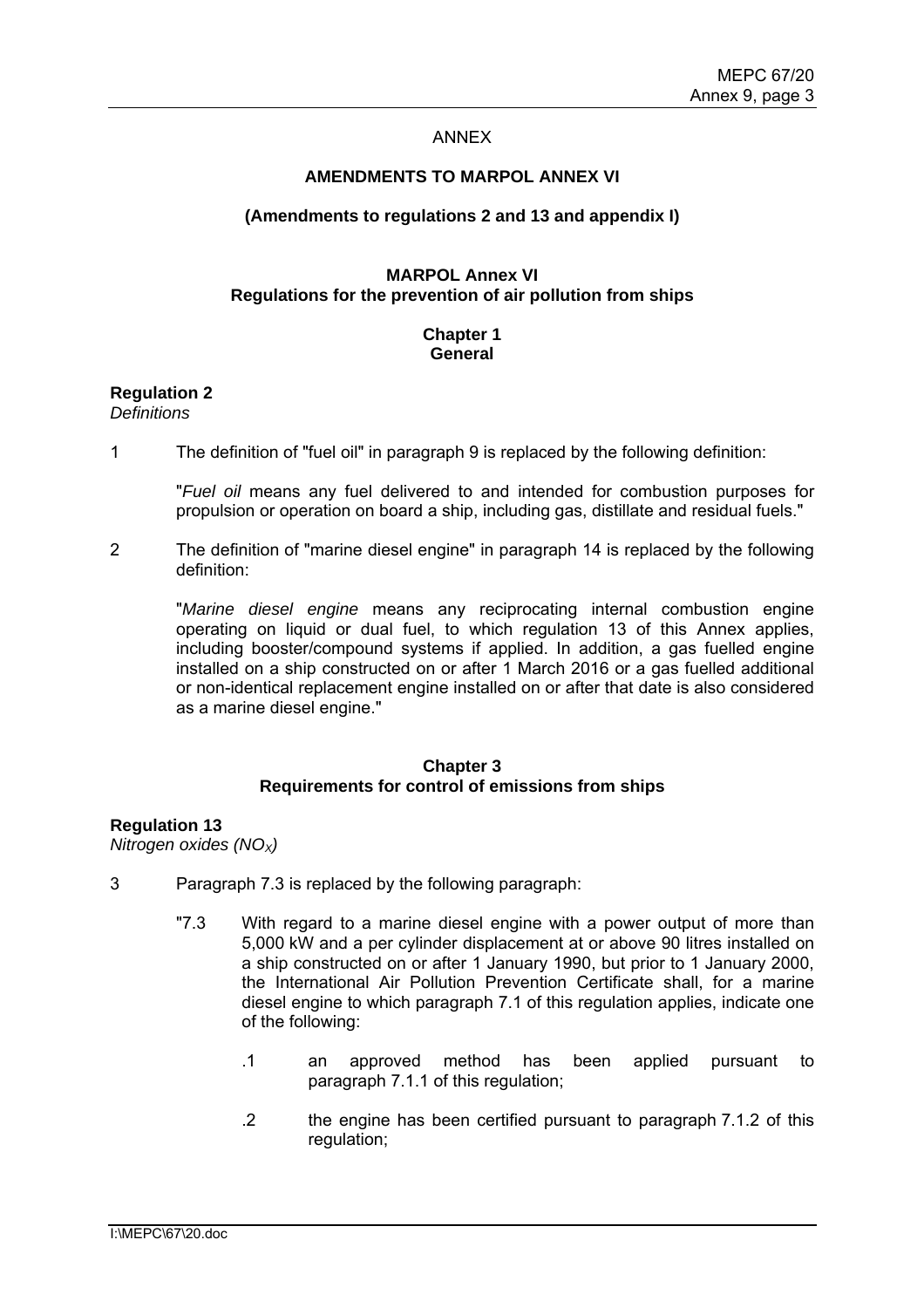- .3 an approved method is not yet commercially available as described in paragraph 7.2 of this regulation; or
- .4 an approved method is not applicable."

#### **Appendix I Form of International Air Pollution Prevention (IAPP) Certificate (Regulation 8)**

# *Supplement to the International Air Pollution Prevention Certificate (IAPP Certificate)*

4 The footnote relating to paragraph 1.4 is replaced by the following footnote:

"\* Completed only in respect of ships constructed on or after 1 January 2016 that are specially designed, and used solely for recreational purposes and to which, in accordance with regulation 13.5.2.1 or regulation 13.5.2.3, the  $NO<sub>x</sub>$  emission limit as given by regulation 13.5.1.1 will not apply."

5 Paragraph 2.2.1 is replaced by the following paragraph:

"2.2.1 The following marine diesel engines installed on this ship are in accordance with the requirements of regulation 13, as indicated: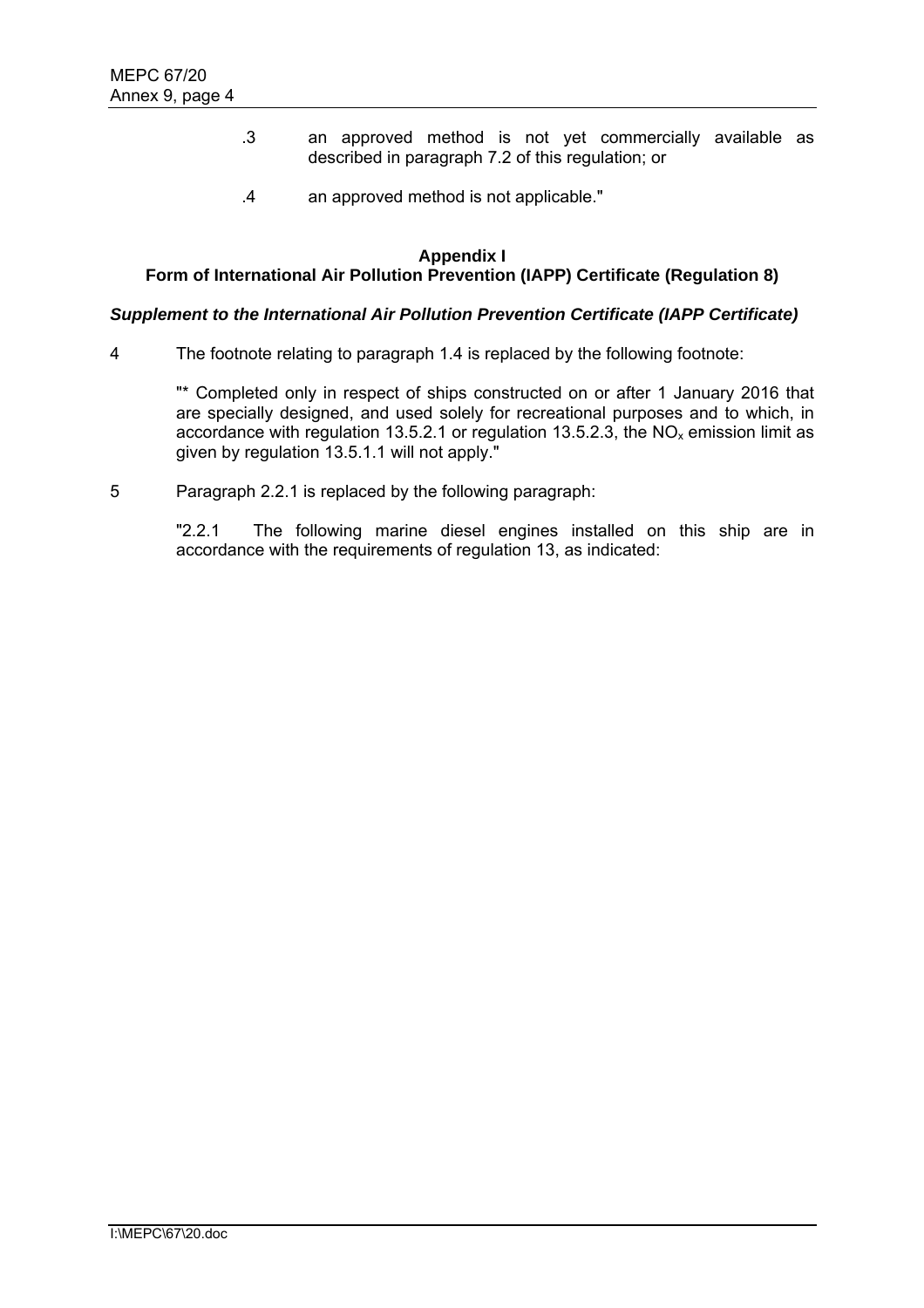|                 | Applicable regulation of MARPOL Annex VI<br>$(NTC = NOx Technical Code 2008)$<br>(AM = Approved Method) |                            |                                           | <b>Engine</b><br>#1 | <b>Engine</b><br>#2 | <b>Engine</b><br>#3 | <b>Engine</b><br>#4 | <b>Engine</b><br>#5 | <b>Engine</b><br>#6 |
|-----------------|---------------------------------------------------------------------------------------------------------|----------------------------|-------------------------------------------|---------------------|---------------------|---------------------|---------------------|---------------------|---------------------|
| $\mathbf{1}$    | <b>Manufacturer and model</b>                                                                           |                            |                                           |                     |                     |                     |                     |                     |                     |
| 2               | Serial number                                                                                           |                            |                                           |                     |                     |                     |                     |                     |                     |
| 3<br>4          | Use (applicable application $cycle(s) - NTC 3.2)$<br>Rated power (kW) (NTC 1.3.11)                      |                            |                                           |                     |                     |                     |                     |                     |                     |
| 5               | Rated speed (RPM) (NTC 1.3.12)                                                                          |                            |                                           |                     |                     |                     |                     |                     |                     |
| 6               | Identical engine installed $\geq 1/1/2000$ exempted by<br>13.1.1.2                                      |                            |                                           | $\Box$              | $\Box$              | $\Box$              | $\Box$              | $\Box$              | $\Box$              |
| $\overline{7}$  | Identical engine installation date (dd/mm/yyyy)<br>as per 13.1.1.2                                      |                            |                                           |                     |                     |                     |                     |                     |                     |
| 8a              | <b>Major Conversion</b><br>(dd/mm/yyyy)                                                                 |                            | 13.2.1.1 & 13.2.2                         |                     |                     |                     |                     |                     |                     |
| 8b              |                                                                                                         |                            | 13.2.1.2 & 13.2.3                         |                     |                     |                     |                     |                     |                     |
| 8с              |                                                                                                         |                            | 13.2.1.3 & 13.2.3                         |                     |                     |                     |                     |                     |                     |
| 9a              | Tier I                                                                                                  |                            | 13.3                                      | $\Box$              | $\Box$              | □                   | $\Box$              | $\Box$              | $\Box$              |
| 9b              |                                                                                                         | 13.2.2                     | $\Box$                                    | $\Box$              | $\Box$              | $\Box$              | $\Box$              | $\Box$              |                     |
| 9с              |                                                                                                         |                            | 13.2.3.1                                  | $\Box$              | $\Box$              | $\Box$              | $\Box$              | $\Box$              | $\Box$              |
| 9d              |                                                                                                         |                            | 13.2.3.2                                  | $\Box$              | $\Box$              | □                   | □                   | □                   | $\Box$              |
| 9e              |                                                                                                         |                            | 13.7.1.2                                  | $\Box$              | $\Box$              | $\Box$              | $\Box$              | □                   | $\Box$              |
| 10a             |                                                                                                         |                            | 13.4                                      | □                   | $\Box$              | □                   | $\Box$              | □                   | $\Box$              |
| 10 <sub>b</sub> |                                                                                                         |                            | 13.2.2                                    | $\Box$              | $\Box$              | $\Box$              | $\Box$              | $\Box$              | $\Box$              |
| 10c             |                                                                                                         | <b>Tier II</b>             | 13.2.2 (Tier III not possible)            | $\Box$              | $\Box$              | □                   | $\Box$              | $\Box$              | $\Box$              |
| 10d             |                                                                                                         |                            | 13.2.3.2                                  | $\Box$              | $\Box$              | □                   | $\Box$              | $\Box$              | $\Box$              |
| 10e             |                                                                                                         |                            | 13.5.2 (Exemptions)                       | $\Box$              | $\Box$              | П                   | $\Box$              | П                   | $\Box$              |
| 10f             |                                                                                                         |                            | 13.7.1.2                                  | $\Box$              | $\Box$              | □                   | □                   | $\Box$              | $\Box$              |
| 11a             | Tier III                                                                                                |                            | 13.5.1.1                                  | $\Box$              | $\Box$              | □                   | $\Box$              | $\Box$              | $\Box$              |
| 11 <sub>b</sub> |                                                                                                         |                            | 13.2.2                                    | $\Box$              | $\Box$              | $\Box$              | $\Box$              | $\Box$              | $\Box$              |
| 11c             |                                                                                                         | (ECA-NO <sub>x</sub> only) | 13.2.3.2                                  | $\Box$              | $\Box$              | $\Box$              | $\Box$              | $\Box$              | $\Box$              |
| <b>11d</b>      |                                                                                                         |                            | 13.7.1.2                                  | $\Box$              | $\Box$              | $\Box$              | $\Box$              | $\Box$              | $\Box$              |
| 12              |                                                                                                         | installed                  |                                           |                     | $\Box$              | $\Box$              | $\Box$              | $\Box$              | $\Box$              |
| 13              | AM*                                                                                                     |                            | not commercially available at this survey |                     | $\Box$              | $\Box$              | $\Box$              | $\Box$              | $\Box$              |
| 14              | not applicable                                                                                          |                            |                                           | $\Box$              | $\Box$              | $\Box$              | $\Box$              | $\Box$              | $\Box$              |

\* Refer to the *2014 Guidelines on the approved method process* (resolution MEPC.243(66))."